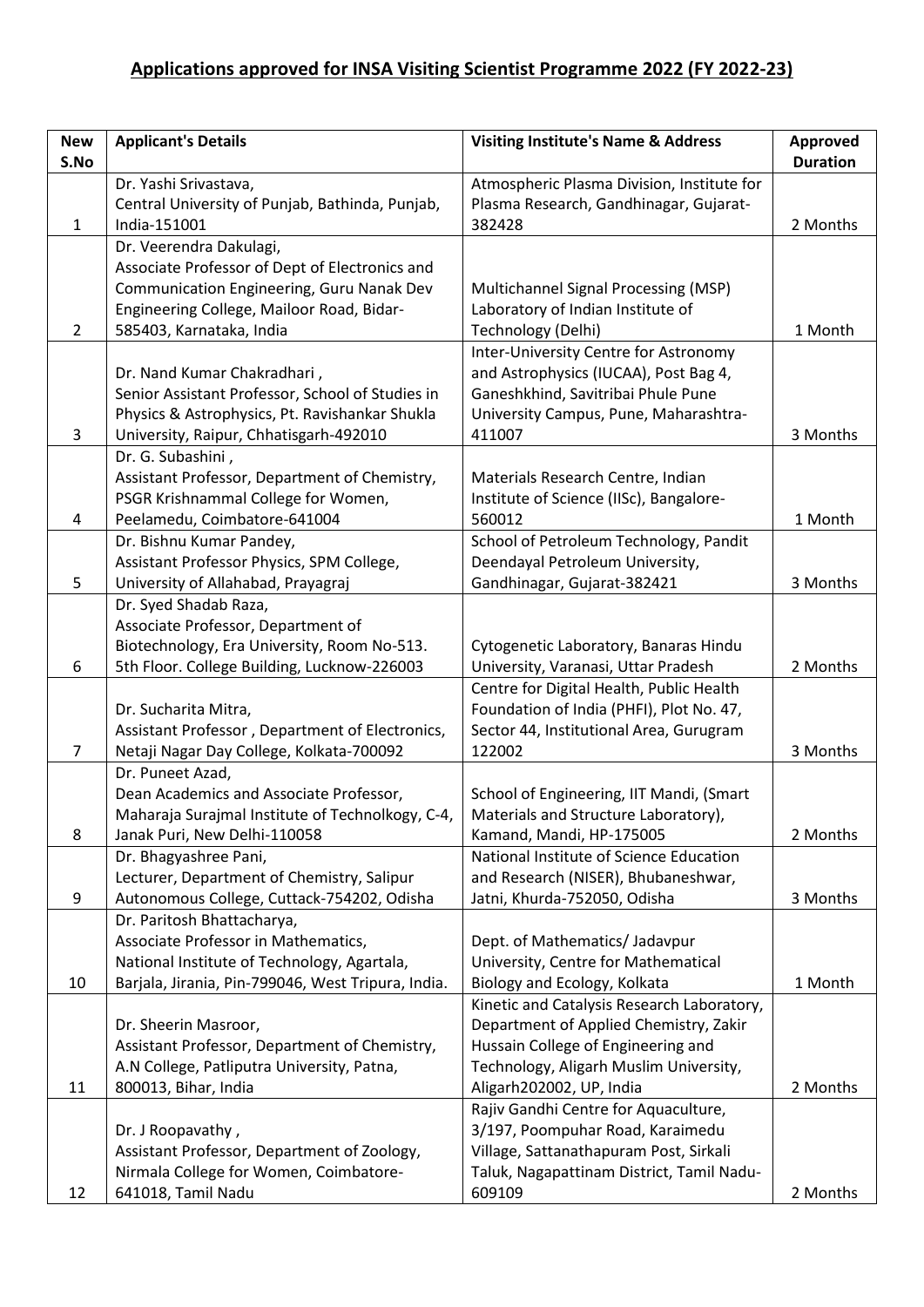|    | Dr. K. Girija,                                     |                                              |          |
|----|----------------------------------------------------|----------------------------------------------|----------|
|    | Assistant Professor, Department of Physics, Dr.    | <b>CSIR-Central Electrochemical Research</b> |          |
|    | N.G.P. Arts and Science College, Coimbatore-       | Institute, Electrodics and Electrocatalysis, |          |
| 13 | 641048                                             | CSIR-CECRI, Karaikudi, Tamil Nadu-630003     | 2 Months |
|    | Dr. Chandra Shekhar Pati Tripathi,                 | HSB 148 Department of Chemistry Indian       |          |
|    | Assistant Professor, Dept of Physics, Institute of | Institute of Technology Madras Chennai -     |          |
| 14 | Science, BHU, Varanasi -221005                     | 600 036, INDIA                               | 3 Months |
|    | Dr. Baiju K. V.,                                   |                                              |          |
|    | Assistant Professor, Department of Chemistry,      | Dept of Chemistry, IISER TVM,                |          |
|    | Kannur University Edat P.O., Kannur, Kerala-670    | Maruthamala PO, Vithura,                     |          |
| 15 | 327                                                | Thiruvananthapuram - 695551. Kerala          | 1 Month  |
|    | Dr. Fayaz Ahmed Bahar,                             | <b>ICAR-Directorate of Weed Research</b>     |          |
|    | Senior Scientist, Agronomy (SKUAST-K) Srinagar     | (DWR), Maharajpur, Adhartal, Jabalpur -      |          |
| 16 | (Kashmir)-190001                                   | 482 004, M. P. (India)                       | 3 Months |
|    |                                                    | School of Basic and Applied Sciences,        |          |
|    | Dr. K. Anbarasi,                                   | Department of Chemistry, Central             |          |
|    | Assistant Professor in Chemistry, Nirmala          | University of Tamil Nadu (CUTN),             |          |
| 17 | College for Women, Coimbatore-641018               | Thiruvarur-610005, Tamil Nadu                | 3 Months |
|    | Prof. Vandna Luthra nee Arora,                     | Solid State Physics Division, Bhabha         |          |
|    | Professor in Physics, Department of Physics,       | Atomic Research Centre, Mumbai               |          |
| 18 | Gargi College, Siri Fort Road, New Delhi-110049    | 400085,                                      | 2 Months |
|    | Dr. Ashim Datta,                                   |                                              |          |
|    | Scientist, Division of Soil and Crop Management    |                                              |          |
|    | Central Soil Salinity Research Institute Karnal-   | National Centre for Polar and Ocean          |          |
| 19 | 132 001, Haryana, India                            | Research, Physical Oceanography, Goa         | 1 Month  |
|    | Dr. Mohd. Najeeb,                                  |                                              |          |
|    | Assistant Professor, Div. of Plant Pathology,      | Plant Bacteriology Lab, Division of Plant    |          |
| 20 | SKUAST-K, Shalimar-190025, Kashmir                 | Pathology, IARI, Pusa New Delhi-110012       | 3 Months |
|    | Dr. R. Rajkumar,                                   |                                              |          |
|    | Assistant Professor Department of                  | Department of Biochemistry and               |          |
|    | Environmental Sciences Bharathiar University       | Molecular Biology Pondicherry University     |          |
| 21 | Coimbatore- 641 046, Tamil Nadu                    | Puducherry - 605014                          | 1 Month  |
|    | Dr. Biswonath Biswal,                              | Department of Chemistry Indian Institute     |          |
|    | Assistant Professor, Department of chemistry,      | of Technology Guwahati Guwahati - 781        |          |
| 22 | Raajdhani Engineering college, BBSR, ODISHA        | 039, Assam, INDIA                            | 1 Month  |
|    | Dr. (Mrs.)Y. Avasn Maruthi,                        | Environmental Biotechnology and              |          |
|    | Department of Biosciences & Biotechnology,         | Genomics, Division, National                 |          |
|    | University College of Arts & Science (UCAS),       | <b>Environmental Engineering Research</b>    |          |
|    | Krishna University, Machilipatnam -                | Institute (CSIR-NEERI) Nehru Marg,           |          |
| 23 | 521004, Andhra Pradesh                             | Nagapur-440020 (Maharashtra)                 | 1 Month  |
|    | Dr. D. Dhanasekaran,                               | Department of Microbiology &                 |          |
|    | Associate Professor, Department of                 | Fermentation Technology; CSIR- Central       |          |
|    | Microbiology School of Life Sciences,              | Food Technological Research Institute,       |          |
| 24 | Bharathidasan University, Tiruchirappalli-620024   | Mysore- 570 020                              | 2 Months |
|    | Dr. Damodar Reddy Edla,                            | Big Data Processing Laboratory, Indian       |          |
|    | Associate Professor, Department of Computer        | Institute of Technology (ISM), Dhanbad,      |          |
|    | Science and Engineering National Institute of      | Department of Computer Science &             |          |
|    | Technology (NIT) Goa Farmagudi, Ponda, Goa-        | Engineering IIT Dhanbad, Dhanbad,            |          |
| 25 | 403401, India                                      | Jharkhand-826004, India                      | 1 Month  |
|    | Dr. Joydeep Dutta,                                 |                                              |          |
|    | Assistant Professor, Department of computer        | Department of Mining Engineering, Indian     |          |
|    | science, Kazi Nazrul University, Asanol-713340,    | Institute of Technology Kharagpur,           |          |
| 26 | West Bengal                                        | Kharagpur-721302, West Bengal                | 2 Months |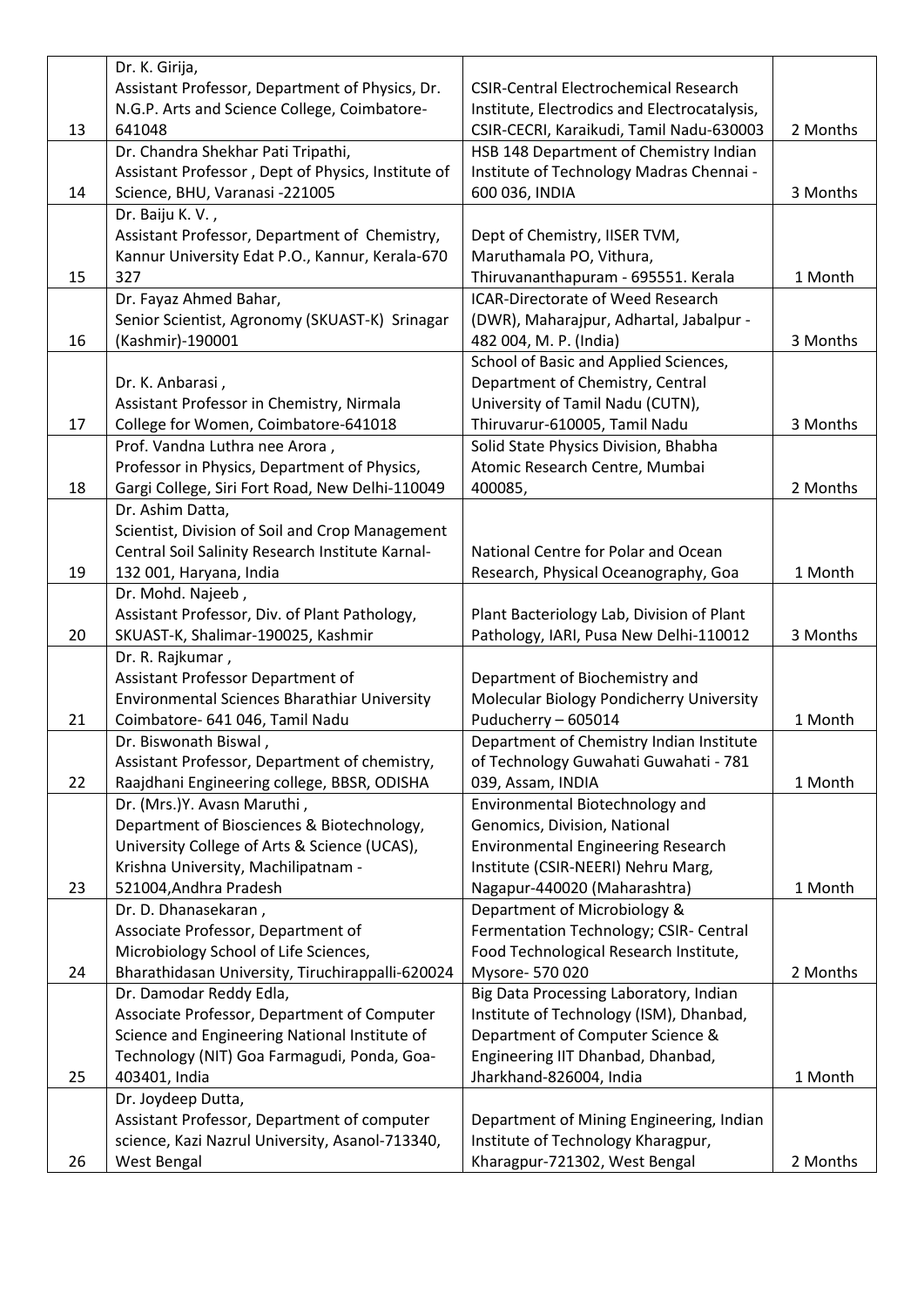|    | Dr. P. Devendran,                                |                                              |          |
|----|--------------------------------------------------|----------------------------------------------|----------|
|    | Assistant Professor, Department of Physics,      | <b>Condensed Matter Physics Laboratory</b>   |          |
|    | Kalasalingam Academy of Research and             | Department of Physics, Indian Institute of   |          |
|    | Education, Anand Nagar, Krishnankoil-626 126     | Technology-IIT (ISM), Dhanbad-826004,        |          |
| 27 | <b>Tamil Nadu</b>                                | Jharkhand, INDIA,                            | 1 Month  |
|    | Dr. Rubeena K.A,                                 | Microbiology Laboratory, Dept. of            |          |
|    | Assistant Professor, Dept. of Bioscience, MES    | Microbiology, School of Life Sciences,       |          |
| 28 | College Marampally, Aluva, Ernakulam, Kerala     | Pondicherry University, Pondicherry          | 2 Months |
|    | Dr. Tanu Gupta,                                  |                                              |          |
|    | Assistant Professor, Dept of Chemistry, Rajendra | Department of Chemistry, Institute of        |          |
| 29 | College, Jai Prakash University, Chapra 841301   | Science, BHU, Varanasi 221005                | 3 Months |
|    | Dr. V. Ambikapathy,                              | National Repository for Microalgae &         |          |
|    | Assistant Professor, Department of Botany,       | Cyanobacteria-Freshwater, Bharathidasan      |          |
|    | A.V.V.M. Sri Pushpam College (Autonomous),       | University, Palkalaiperur, Thiruchirappalli- |          |
| 30 | Poondi-613 503, Thanjavur, Tamil Nadu            | 620024                                       | 1 Month  |
|    | Dr. Prakash Binnal,                              |                                              |          |
|    | Assistant Professor, Department of Chemical      | School of infrastructure, Indian Institute   |          |
|    | Engineering, Siddaganga Institute of Technology, | of Technology, Bhubaneswar, Argul,           |          |
| 31 | Tumkur-572103, Karnataka, India                  | Khordha, PIN - 752050, ODISHA                | 1 Month  |
|    | Dr. Shweta Vyas,                                 |                                              |          |
|    | Assistant Professor in the Department of Pure    | Department of Applied Chemistry, S.V.        |          |
|    | and Applied Chemistry, University of Kota, Kota, | National Institute of Technology (SVNIT),    |          |
| 32 | Rajasthan-324005                                 | Surat-395007, Gujarat                        | 1 Month  |
|    |                                                  |                                              |          |
|    | Dr. Aabid Hussain Shalla,                        |                                              |          |
|    | Associate Prof., Dept of Chemistry, Islamic      |                                              |          |
|    | University of Science and Technology,            | Department of Chemistry, University of       |          |
| 33 | Awantipora, Kashmir                              | Delhi, North Campus, Delhi-110007            | 2 Months |
|    | Mrs. V. Anitha,                                  |                                              |          |
|    | Assistant Professor, Department of Chemistry,    | Indian Institute of Information              |          |
|    | Sri G.V.G Visalakshi College for Women           | <b>Technology Design and Manufacturing</b>   |          |
| 34 | (Autonomous) Udumalpet, Tamilnadu                | Kancheepuram (IIITDM Kancheepuram)           | 3 Months |
|    | Dr. Aarti S. Bhatt,                              | Coal to Hydrogen Energy for Sustainable      |          |
|    | Assistant Professor, Department of Chemistry,    | Solutions, (CHESS), CSIR-CIMFR, Digwadih     |          |
| 35 | NMAM Institute of Technology, Nitte - 574110.    | Campus, PO: FRI, Dhanbad - 828108,           | 1 Month  |
|    | Dr. Subhenjit Hazra,                             |                                              |          |
|    | Scientist C, Centre for Nanoscience and          | Department of Polymer Science &              |          |
|    | Nanotechnology, SATHYABAMA Institute of          | Technology, University of Calcutta, 92,      |          |
|    | Science and Technology, Jeppiaar Nagar, Rajiv    | A.P.C. Road, Kolkata- 700009, West           |          |
| 36 | Gandhi Salai, Chennai-600119, Tamilnadu. India   | Bengal, India                                | 2 Months |
|    | Dr. M. Senthilkumar,                             | Plant Diversity, Systematics and             |          |
|    | Assistant Professor, PG & Research Department    | Herbarium Division, CSIR-National            |          |
|    | of Botany, Vivekananda College of Arts and       | Botanical Research Institute (Govt. of       |          |
|    | Sciences for Women (Autonomous),                 | India), Rana Pratap Marg, Lucknow-           |          |
| 37 | Elayampalayam-637205, Tiruchengode               | 226001, U.P.                                 | 3 Months |
|    |                                                  | Computational Biology Laboratory,            |          |
|    | Dr. Pooja Gulati,                                | Bioinformatics centre, National Institute    |          |
|    | Assistant Professor Department of Microbiology   | of Immunology, Arun Asaf Ali Marg, New       |          |
| 38 | M.D University, Rohtak, Haryana                  | Delhi-110067                                 | 3 Months |
|    |                                                  | Computational Biophysics Lab,                |          |
|    | Dr. Saurav Prasad,                               | Department of Chemistry and Chemical         |          |
|    | Assistant Professor, School of Advanced Sciences | Biology, Indian Institute of Technology      |          |
| 39 | and Languages, VIT Bhopal, 466114                | (ISM), Dhanbad                               | 1 Month  |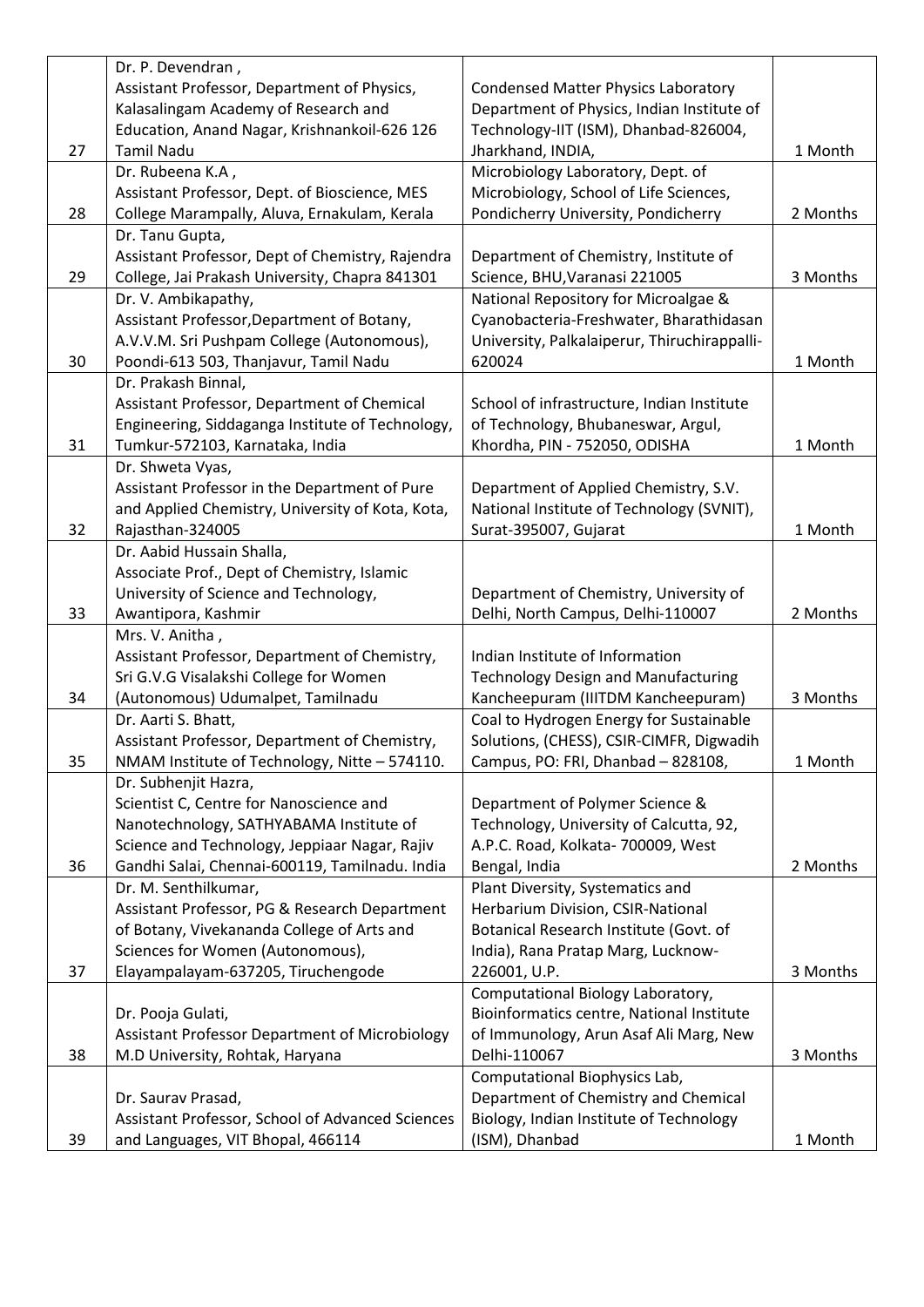|    |                                                    | CSS-202, Medicinal and Process              |          |
|----|----------------------------------------------------|---------------------------------------------|----------|
|    | Dr. R. Kishore,                                    | Chemistry, CSIR-CDRI (Central Drug          |          |
|    | Asst. Professor, Dept. of Chemistry, Institute of  | Research Institute), Sector-10,             |          |
|    | Science, GITAM (Deemed to be University),          | Janakipuram Extension, Sitapur Road,        |          |
| 40 | Visakhapatnam-530045                               | Lucknow-226031                              | 1 Month  |
|    | Dr. Sudhir H. Ranganath,                           |                                             |          |
|    | Assistant Professor, Dept of Chemical              | Department of Chemical Engineering,         |          |
|    | Engineering, Siddaganga Institute of Technology,   | Indian Institute of Technology Bombay,      |          |
| 41 | BH Road, Tumakuru-572103, Karnataka                | Powai, Mumbai-400076, Maharashtra           | 2 Months |
|    | Dr. P. Ramasamy,                                   |                                             |          |
|    | Associate Professor, Department of                 | Department of Microbiology, School of       |          |
|    | Biotechnology & Microbiology National College      | Life Sciences, Pondicherry University,      |          |
| 42 | (Autonomous), Tiruchirappalli-620001.              | Puducherry-605014                           | 2 Months |
|    | Dr. Vishwas M,                                     |                                             |          |
|    | Assistant Professor, Department of IEM,            | NMCAD Laboratory, Department of             |          |
|    | Siddaganga Institute of Technology, BH Road,       | Aerospace Engineering, Indian Institute of  |          |
| 43 | Tumkur-572103                                      | Science, Bangalore-560012                   | 1 Month  |
|    | Dr. Tarun Garg,                                    | Department of Metallurgical and             |          |
|    | Assistant Professor, Department of Physics,        | Materials, Engineering, Indian Institute of |          |
|    | School of Advanced Sciences, Vellore Institute of  | Technology Madras, (IIT Madras),            |          |
| 44 | Technology, Vellore-632014                         | Chennai-600036                              | 2 Months |
|    | Dr. J Manjunathan,                                 |                                             |          |
|    | Assistant Professor, Dept of Biotechnology, Vels   | Jawaharlal Nehru Tropical Botanic Garden    |          |
|    | Institute of Science Technology and Advanced       | & Research Institute, Palode,               |          |
| 45 | Studies, Pallavaram, Chennai-600117                | Thiruvananthapuram, Kerala-695562           | 2 Months |
|    | Dr. Susanta Kumar Tripathy,                        |                                             |          |
|    | Assistant Professor, Dept of Electronics and       |                                             |          |
|    | Communication, National Institute of               | Department of Physics, Indian Institute of  |          |
| 46 | Technology, Silchar-788010                         | Technology (IIT), Roorkee, India            | 2 Months |
|    | Dr. N. Sathish Kumar,                              |                                             |          |
|    | Professor/ECE, Dept of Electronics and             | G.S. Sanyal School of                       |          |
|    | Communcation Engineering, Sri Ramkrishna           | Telecommunications, Indian Institute of     |          |
|    | Engineering College, NGGO Colony Post,             | Technology Kharagpur, West Bengal-          |          |
| 47 | Coimbatore-641022, Tamil Nadu                      | 721302                                      | 3 Months |
|    | Dr. N.Renuga Devi,                                 | Centre for Nanoscience and Technology,      |          |
|    | Assistant Professor and Head, Department of        | Pondicherry University (A Central           |          |
| 48 | Zoology, G.T.N. Arts College, Dindigul-624005      | University), Puducherry-605014              | 3 Months |
|    | Dr. Debajyoti Mahanta,                             | Indian Institute of Science Bangalore,      |          |
|    | Associate Professor, Department of Chemistry,      | Solid State and Structural Chemistry Unit   |          |
| 49 | Gauhati University, Guwahati, Assam, India         | (SSCU)                                      | 2 Months |
|    | Dr. Shweta Dabhi,                                  |                                             |          |
|    | Assistant Professor, Dept of Physical Sciences, P  |                                             |          |
|    | D Patel Institute of Applied Sciences Charotar     |                                             |          |
|    | University of Science & Technology, Charusat       | High Pressure and Synchotran Radiation,     |          |
|    | Campus-Changa Off Nadiad-Petlad Highway,           | Physics Division, Bhabha Atomic Research    |          |
| 50 |                                                    | Centre, Mumbai-400085, India                | 1 Month  |
|    | Changa-388421, Gujarat.                            | Seismological imaging, National             |          |
|    | Dr. Dibakar Ghosal,                                | Geophysical Research Institute,             |          |
| 51 | Assistant Professor, IIT Kanpur-208016             | Hyderabad-500007                            | 2 Months |
|    | Dr. L. Divya,                                      |                                             |          |
|    |                                                    | Indian Institute of Science Education and   |          |
|    | Assistant Professor, Dept of Zoology, School of    |                                             |          |
|    | Biological Sciences, Central University of Kerala, | Research Pune Dr. Homi Bhabha Road,         |          |
| 52 | Kerala Kasaragod-671316                            | Pune 411008, India                          | 4 Months |
|    | Dr. Vikas,                                         | National Agri-Food Biotechnology            |          |
|    | Associate Professor, Department of Agriculture,    | Institute, Dept of Biotechnology, Sector    |          |
| 53 | Sant Baba Singh University, Jalandhar-144030.      | 81, Manauli, Mohali-140306                  | 1 Month  |